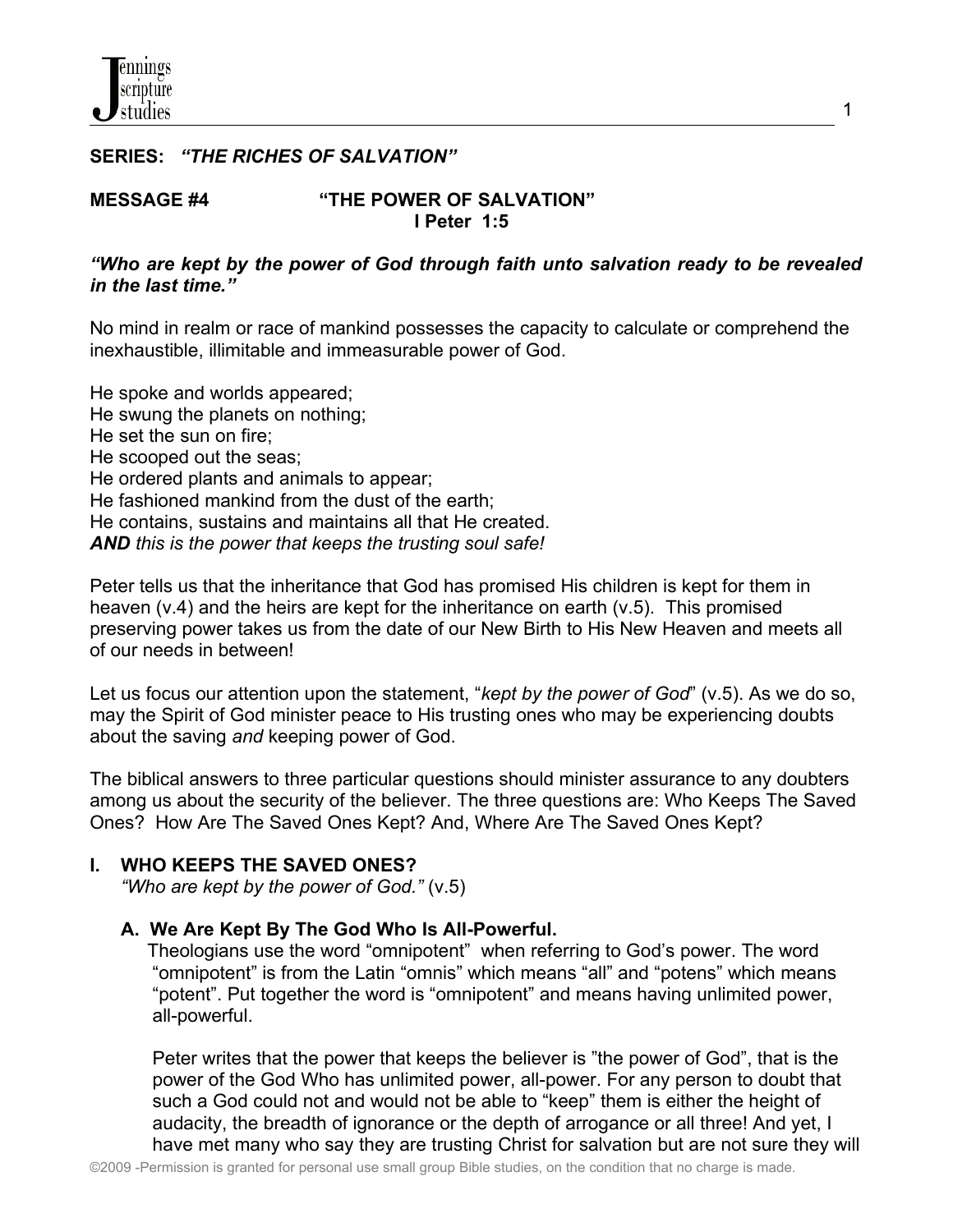reach heaven.

 The only hope that we Christians have that we will ever reach heaven, is the truth that God keeps us by His all-powerfulness. If it were left up to our own resources and resolutions no one of us would ever be saved. Let us praise God for His saving and keeping power.

# **B. We Are Kept By The God Who Is Our Parent.**

God sent His Son to die for us, drew us to Himself, saved us, imparted the Holy Spirit to us, inserted us into His family and then - cast us out? That has never happened and will never happen.

"While I was with them in the world, I kept them in Your name. Those whom You gave Me I have kept; and none of them is lost except the son of perdition, that the Scripture might be fulfilled." (John 17:12) If you are born again, you can never be lost unless you are the Judas to whom Jesus was referring, who was not born again. Once born into God's family, we can never be un-born! The Parent Who birthed us, holds us!

**ILLUST.** More than once have I heard persons say, to whom I was witnessing, "I am afraid I can't hold out if I accept Jesus as my Savior." It has been my delight to show them from scripture that if they "lay hold on eternal life" (I Tim. 6:12) by faith, the One Who imparts eternal life will hold on to them!

# **C. We Are Kept By The God Who Is Present In Us.**

 When Jesus was preparing His disciples for His departure to return to the Father, He said, concerning the Holy Spirit, "I will pray the Father, and he shall give you another Comforter, that he may abide with you for ever; even the Spirit of truth; whom the world cannot receive, because it sees him not, neither knows him: but you know him; for he dwelleth with you, and shall be in you." (John 14:16-17)

 Jesus informed the disciples that the Holy Spirit will be in them *forever!* What does His being "in you" mean? Ephesians 1:13 tells us: "In Him you also trusted*,* after you heard the word of truth, the gospel of your salvation; in whom also, having believed, you were sealed with the Holy Spirit of promise."

 Part of the ministry of the indwelling Holy Spirit is the "sealing" ministry. God has put His seal within us and we are His forever. And I remind you that "greater is he that is in you, than he that is in the world." (I John 4:4) Hallelujah!

# **D. We Are Kept By The God Who Keeps His Promises.**

I will list just a few of God's promises in this regard:

- "I, the LORD, have called You in righteousness, and will hold Your hand; I will keep You." (Isaiah 42:6);
- "The Lord is not slow in keeping his promise, as some understand slowness. He is patient with you, not wanting anyone to perish, but everyone to come to repentance." (II Peter 3:9)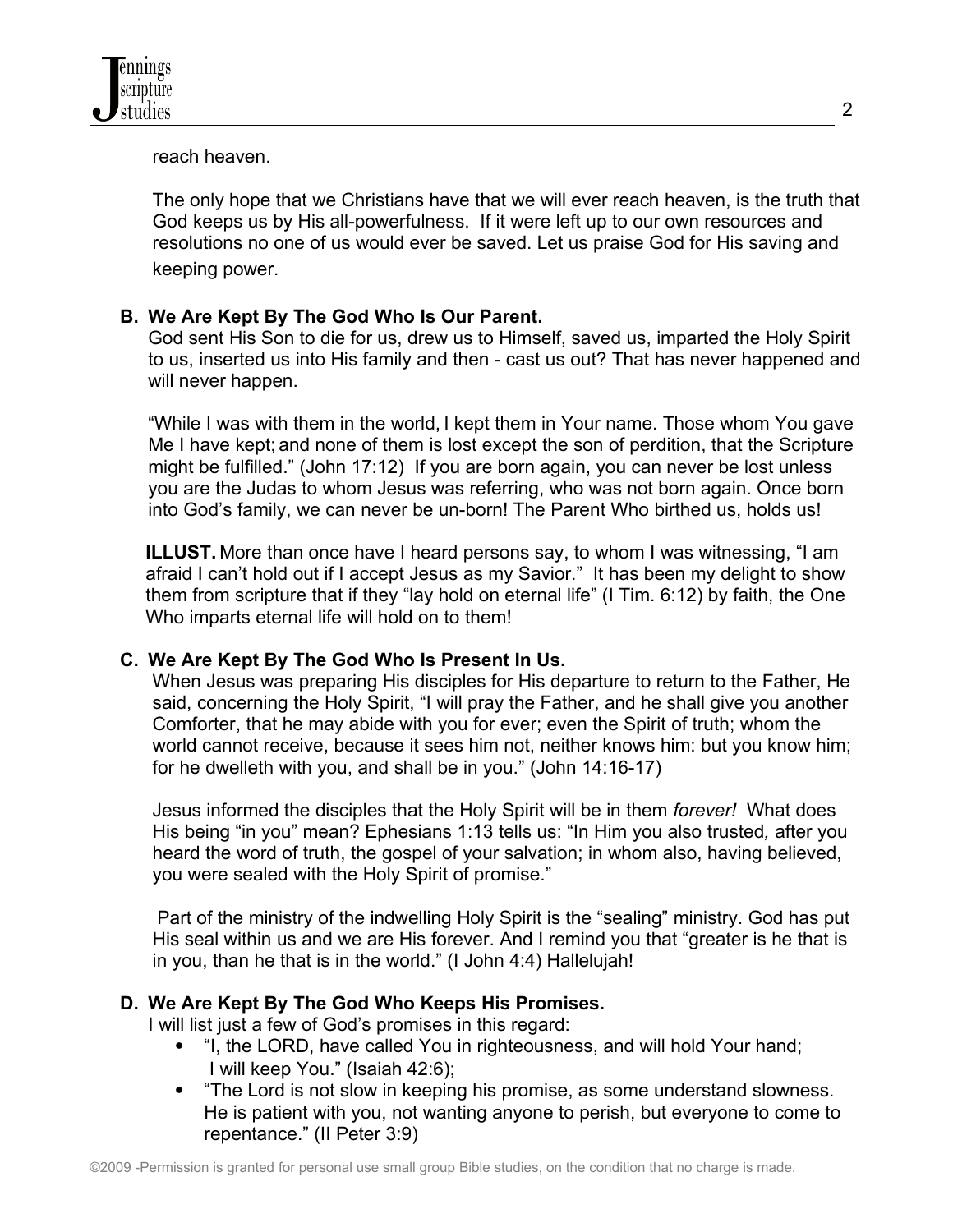- "And this is the promise that He has promised us—eternal life." (I John 2:25);
- "He who promised is faithful. (Hebrews 10:23);
- Paul said he was "persuaded that what He had promised He was also able to perform." (Rom. 4:21)

One of my favorite promises is John 10:27-29. Jesus said, "My sheep hear My voice, and I know them, and they follow Me. And I give them eternal life, and they shall never perish; neither shall any man pluck them out of My hand. My Father, who has given them to Me, is greater than all; and no one is able to pluck them out of My Father's hand." (John 10:27-29)

 **ILLUST**. The following happened at one of the mid-week services of the first church that I was privileged to serve as Pastor. About 40 to 50 were present and among them was a lady who was visiting for the first time. I was speaking on the passage cited above in which Jesus said, "no one is able to pluck them out of My Father's hand."

 I said something like this: "No one in heaven above, on earth or beneath the earth can take us out of the Heavenly Father's hand. In order to do so someone would have to be greater than God." Then I asked the following question, "In view of Jesus' statement, do you believe that it would be possible for Him to lose any of His children"? To my surprise, and to the surprise of the Bible Study group that evening, the visiting lady spoke up and said emphatically, "Yes!"

 I was now on the spot. I did not wish to call undue attention to the lady neither did I want her emphatic "yes!" to be the final answer. I said to her, "Dear lady, Jesus said that no one could take them out of His hand and He added, 'My Father, who has given them to Me, is greater than all; and no one is able to pluck them out of My Father's hand.' Do you believe that statement from the lips of the Lord Jesus?" She answered just as emphatically as before, "Yes!"

 I was now not only surprised but confused. And while I was regaining my mental equilibrium she said, "No one can pluck us out of His hand but we can wiggle ourselves out!" The absurdity of her remark was evident on the faces of the assembled group and I thought it best to move on with our study which I did. It seems, that contrary to all the evidence, there are those who prefer to be eternally insecure and are determined to believe that they can undo what God has done.

 What God initiates He consummates. "Being confident of this very thing, that He who has begun a good work in you will complete it until the day of Jesus Christ." (Phil. 1:6) God finishes what He starts. The chosen ones (v.2) are the born-again ones (v.3) and the born-again ones are the kept ones (v.5). What a God! What a Guard we have as the Sovereign sentinel of our souls!

# **II. HOW ARE THE SAVED ONES KEPT?**

When I was a young teen-ager my Father, who was a Pastor for over 50 years, said to me, "Son, what God does is always momentous; how He does it always marvelous." And he cited several examples such as dividing the Red Sea, the falling of the Walls of ©2009 -Permission is granted for personal use small group Bible studies, on the condition that no charge is made.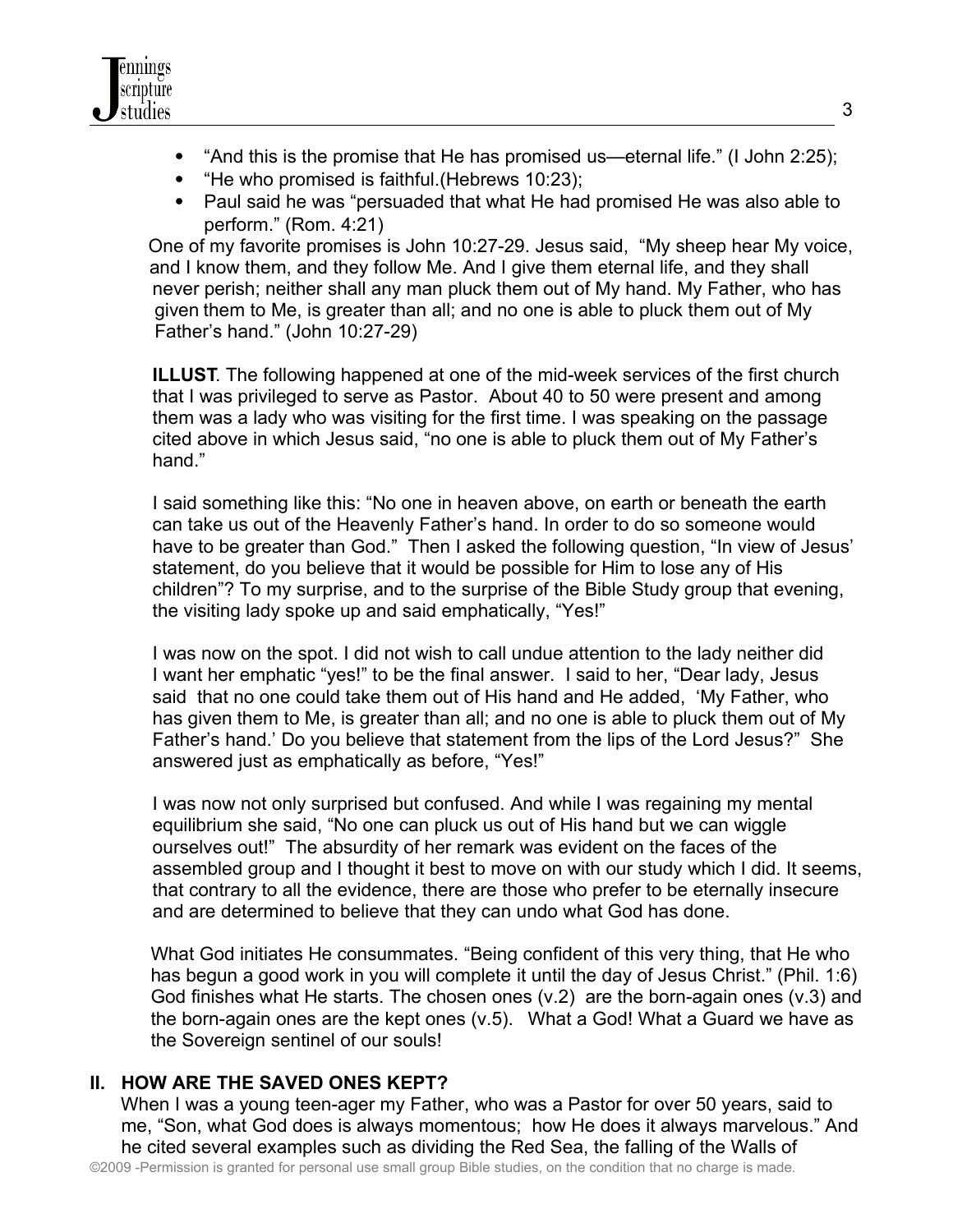Jericho, the Virgin Birth of Christ, etc. Momentous acts accomplished in marvelous ways.

We tend to lose the marvel of God's momentous works. When I think about the way in which God safeguards His saints, I cannot help but marvel. The phrase in I Peter 1:5 *"Who are kept by the power of God through faith unto salvation ready to be revealed in the last time"* is cause for marveling on the part of those who are "kept".

Let us break this statement up into three parts:

- *"Who are kept by the power of God"*  That is the Force by which we are kept;
- *"through faith"*  That is the course by which we are kept;
- *"unto salvation"*  That is the resource that benefits the kept ones..

The word "kept" in the Greek is a military term. It is from the Greek word "*froureoo"* and is

 translated "kept", "guarded", "garrisoned". The same word occurs in II Cor 11:32 and

 there it is translated "garrison". It means to keep, as with a garrison or a military watch for

 the purpose of protection and/or preservation. The need to be "kept" in this sense implies

 that there is danger. We need to be vigilantly on guard eventhough we are guarded.

Now to answer the question, **How are the saved ones kept?**

# A. **We Are Kept Internally.**

 Phil 4:7 - "The peace of God, which passes all understanding, shall keep your hearts and minds through Christ Jesus."

Notice the two organs of the body that are mentioned: "hearts" and "minds". That is interesting. You see, the heart speaks of the center of our affections. That is where our feelings come from. The peace of God guards our feelings. However, when we chose to override God's peace and allow our feelings to dominate, the peace of God does not operate!

 And then note that God's peace is designed to guard our minds, that is our thinking. When the peace of God prevails over our minds then, "whatsoever things are true, whatsoever things are honest, whatsoever things are just, whatsoever things are pure, whatsoever things are lovely, whatsoever things are of good report" (Phil.4:8) are the things upon which we will be thinking.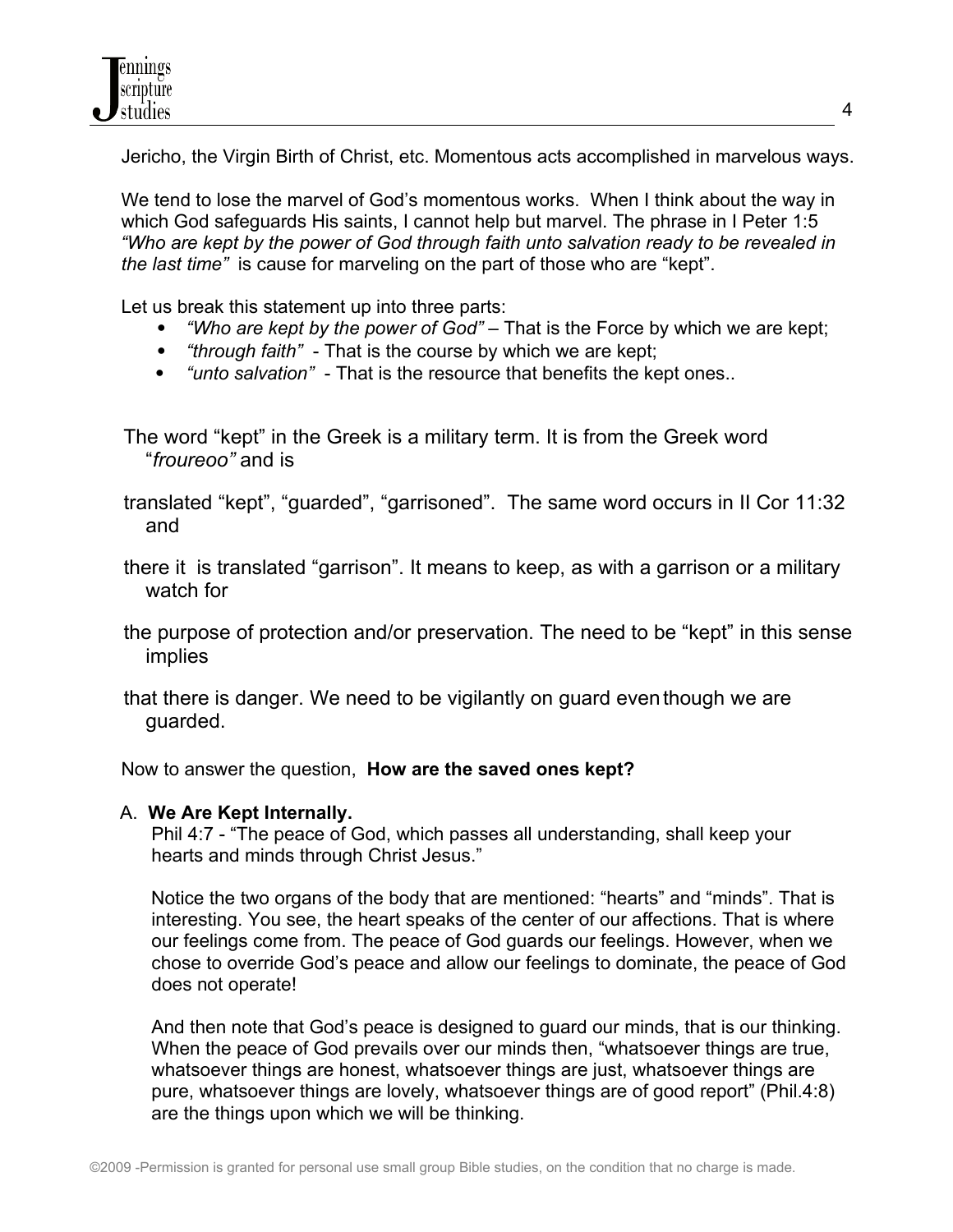When we operate on the basis of our fleshly feelings and thoughts there is no inward peace. Not only is this true of believers individually but it is also true of believers corporately. Churches filled with believers who have yielded to the internal peace of God controlling their hearts and minds are blessed congregations. Churches with believers whose hearts and minds are self-controlled are war zones! Paul wrote to the church in Colosse, "let the peace of God rule in your hearts, to the which also you are called in one body." (Col.3:15)

## **B. We Are Kept Externally.**

 Jude v. 24 - "Now unto him that is able to keep you from falling, and to present you faultless before the presence of his glory with exceeding joy, to the only wise God our Saviour, be glory and majesty, dominion and power, both now and ever. Amen."

 Jude's benediction is a reassuring doxology. It is often pronounced at the end of church services, referenced at the end of correspondence and memorized by scripture loving Christians.

 This doxological benediction is divided into two stanzas: it contains promises for the faith family and it concludes with praise to the Father of the family.

#### *The Promises It Contains.*

 "Now unto him that is able to keep you from falling, and to present you faultless before the presence of his glory with exceeding joy…"

 *There is the promise of preservation* - "Now unto him that is able to keep you from falling…." Jude is not saying that a child of God can fall in the sense of losing his salvation. The Greek word is "aptaistous" translated here as "falling" and means "stumbling." God is the One Who is able to "keep you from stumbling" only as we consciously trust in Him as we walk amidst temptations on every hand.

 *There is the promise of presentation.* – "and to present you faultless before the presence of his glory with exceeding joy…." We may be faulted here but when presented to Christ as His Bride at the Throne we will be presented faultless. Paul writes concerning the church: "That he might present it to himself a glorious church, not having spot, or wrinkle, or any such thing; but that it should be holy and without blemish." (Eph.5:27) And Jude adds: "with exceeding joy" – what a joyous occasion for both saint and Saviour!

## *The Praise With Which It Concludes*.

 "To the only wise God our Saviour, be glory and majesty, dominion and power, both now and ever. Amen."

 *Jude praises God's glory -* "To the only wise God our Saviour, be glory and majesty." He is God all-wise; He is God and Saviour; He is glorious God and Saviour; He is majestic God and Saviour. Give Him glory all you peoples!

 *Jude praises God's government* – "dominion and power, both now and ever. Amen." ©2009 -Permission is granted for personal use small group Bible studies, on the condition that no charge is made.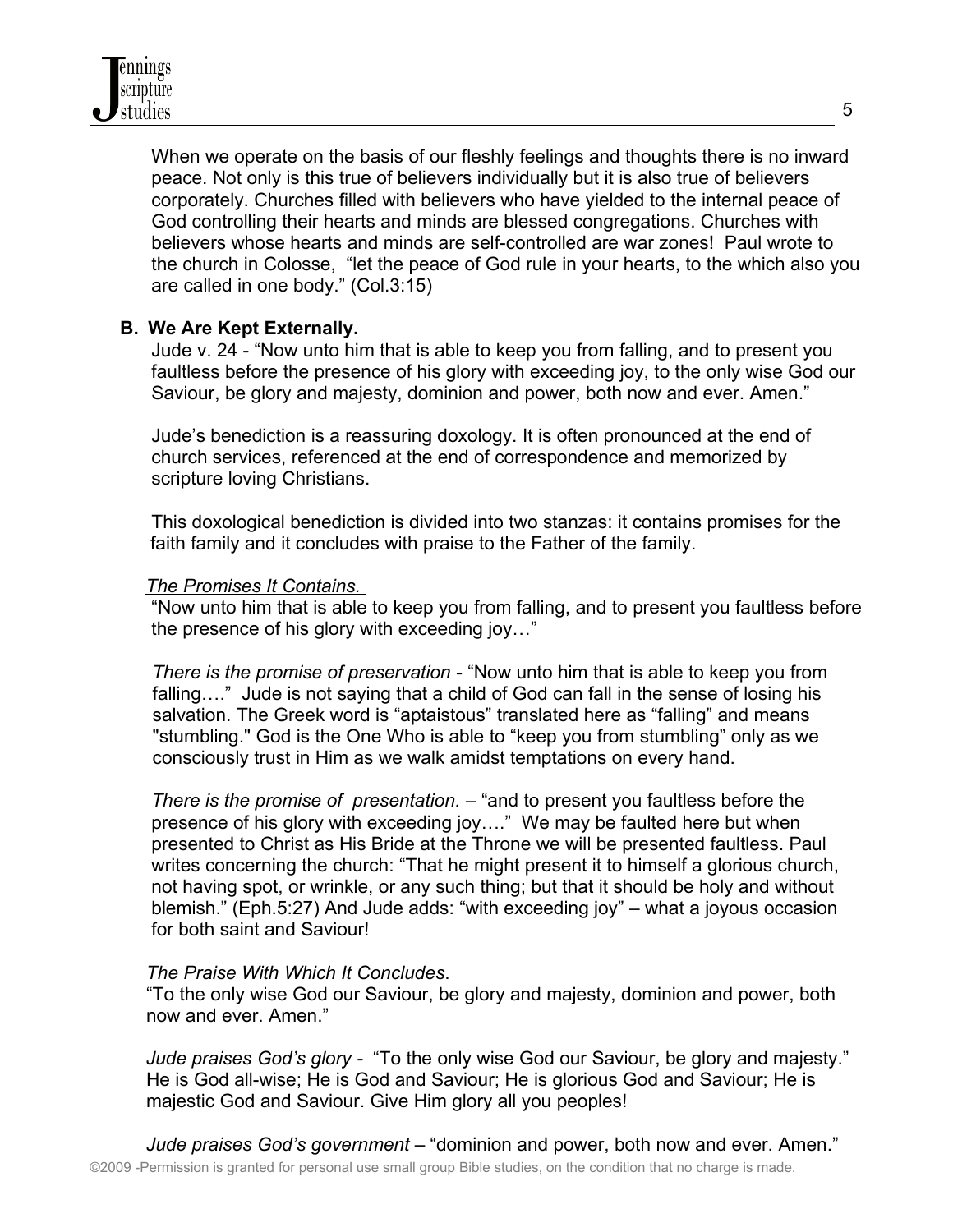

 Our subject is the keeping power of God. His dominion is universal and His power is unlimited. Surely He "is able to keep you from falling, and to present you faultless before the presence of his glory with exceeding joy."

## **C. We Are Kept Eternally.**

 II Tim. 1:12 - "I know whom I have believed, and am persuaded that he is able to keep that which I have committed unto him against that day."

#### *Paul was a positive Christian.*

 He was positive, "I know whom I have believed" – Do not miss this emphasis. He did not say "I know what I have believed," (although he did have a knowledge of the "what" of the Christian faith), but he said, "I know *whom."* Salvation is in a relation ship with the Person of Jesus Christ, not in a religion.

#### *Paul was a persuaded Christian.*

 About what was he persuaded? He was persuaded that God keeps, guards and garrisons that which is committed into His care for safe keeping. Are you "swayed" this way and that about your safety in Christ? Allow Paul's testimony to persuade you that God can be trusted to keep you saved and you too can say with Paul I am persuaded "that he is able to keep that which I have committed unto him against that day" and then go on your way rejoicing.

 The Power Of Salvation, that is the Power that saves and keeps us saved, is seen in The One Who keeps us saved, in how He keeps us saved and, finally, where the saved ones are kept.

## **III. WHERE ARE THE SAVED ONES KEPT?**

I have heard Real Estate Agents say repeatedly, "That which largely determines the value of a house is location, location, location." The same could be said about salvation. It is the location of the believing soul that is committed to the Savior for safe-keeping that makes the salvation offered authentic and consequently valuable.

 Peter said in I Peter 1:5 that we are "kept by the power of God through faith unto Salvation." Kept where? Where is the deposit that, as Paul said, he had "committed unto him against that day" that is, the final day? Scripture is not vague about the Depository! It tells us that:

## **A. We Are Kept In His Heart.**

 Jeremiah 31:3 - "I have loved thee with an everlasting love: therefore with loving kindness have I drawn thee." What God said to Jeremiah can be applied to all His loved ones! The heart is the seat of the affections. He "so loved the world that He gave" (John 3:16); Of Jesus, John tells us, "having loved his own which were in the world, he loved them unto the end." (John 13:1) We are forever safe in the loving heart of God.

# **B. We Are Kept In His Fold.**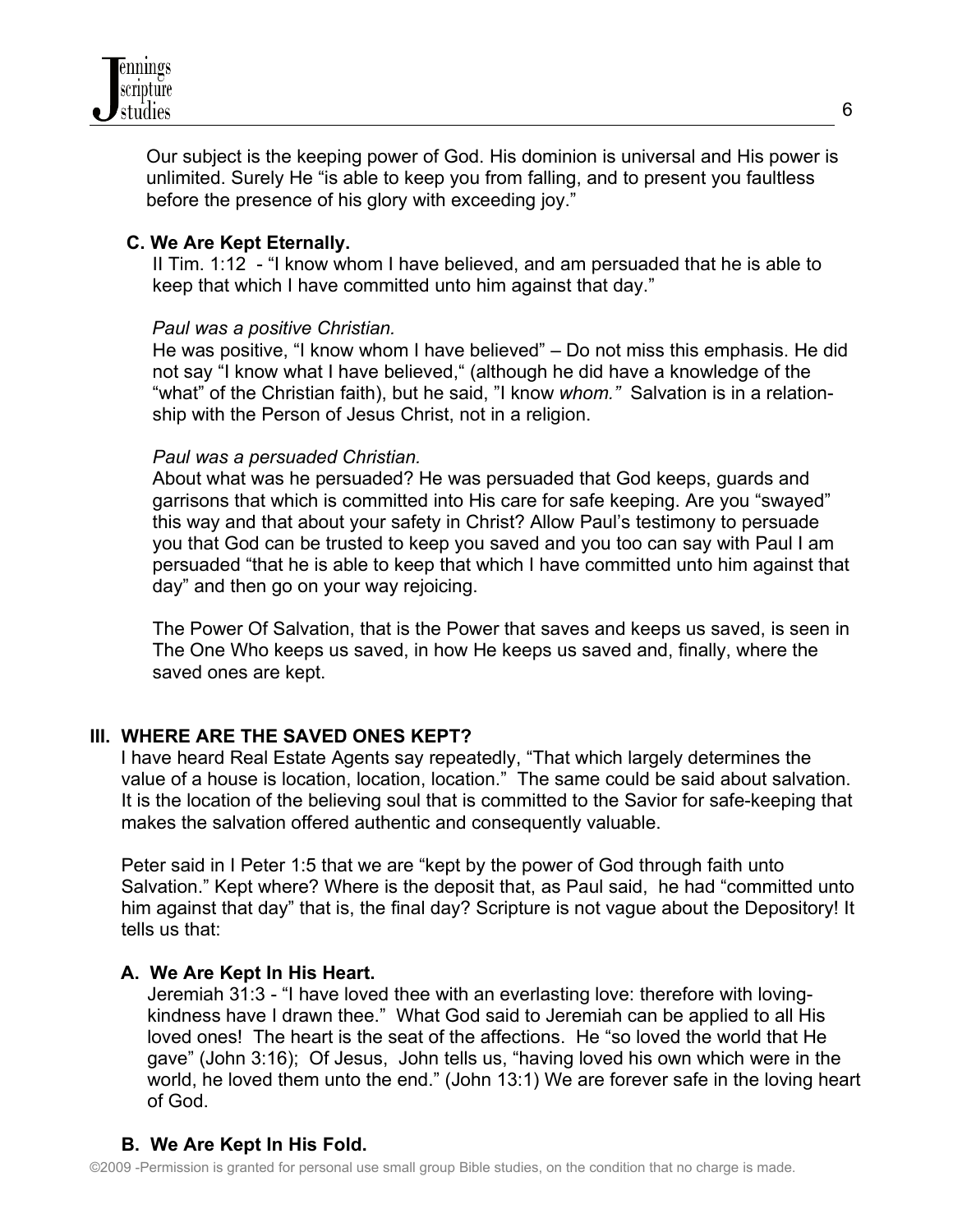

 In John 10:9 Jesus said, "I am the door: by me if any man enter in, he shall be saved." He is not only the Door but He is also the Doorkeeper: "These things saith he that is holy, he that is true, he that hath the key of David, he that openeth, and no man shutteth; and shutteth, and no man openeth." (Rev.3:7) Jesus is both the Portal and the Protector, Shepherd and Safeguard.

## **C. We Are Kept In His Hand.**

As we have already seen, "neither shall any man pluck them out of My hand. My Father, who has given them to Me, is greater than all; and no one is able to pluck Them out of My Father's hand." (John 10:28-29)

**ILLUST.** A young girl was giving her testimony of faith in Christ in a public park where there were many from all walks of life gathered. She concluded by quoting "no one is able to pluck hem out of My Father's hand." In the group was a skeptic who spoke up with this flippant question: "But suppose, Maggie, that you slip through one of His fingers?" In an instant Maggie replied, "But sir, that can never happen because, you see, I am one of His fingers, for Ephesians 5:30 tells us that we are members of His body, of His flesh and of His bones!"

## **D. We Are Kept In His Book.**

 God has The Book of Life with the names of His children inscribed in it for eternity: "whosoever was not found written in the book of life was cast into the lake of fire." (Rev.20:15) Those who are written therein are the saved ones. The unwritten are the lost ones. Those penned on the pages of the Book of Life will never be removed. Gods has no eraser on His pencil!

## **E. We Are Kept In His Fortress.**

 David sings about his security in God: "David sang to the LORD the words of this song when the LORD delivered him from the hand of all his enemies and from the hand of Saul. He said: "The LORD is my rock, my fortress and my deliverer; my God is my rock, in whom I take refuge, my shield and the horn of my salvation. He is my stronghold, my refuge and my savior." (II Samuel 22:1-3)

## **F. We Are Kept In His Arms.**

Deut. 33:27b – "underneath are the everlasting arms."

## **G. We Are Kept In His Prayers.**

"Holy Father, keep through thine own name those whom thou hast given me." (John 17:11) And "He ever liveth to make intercession for them." (Heb. 7:25)

 Friends, if you have come to faith in Christ as your Savior you have the additional promise that: "Him that cometh to me I will in no wise cast out." (John 6:37) Since He will not cast us *out*, He keeps us *in* - in His heart, fold, hand, book, fortress, arms, prayers. So instead of enduring your salvation, enjoy it!

# **CONCLUSION**

7